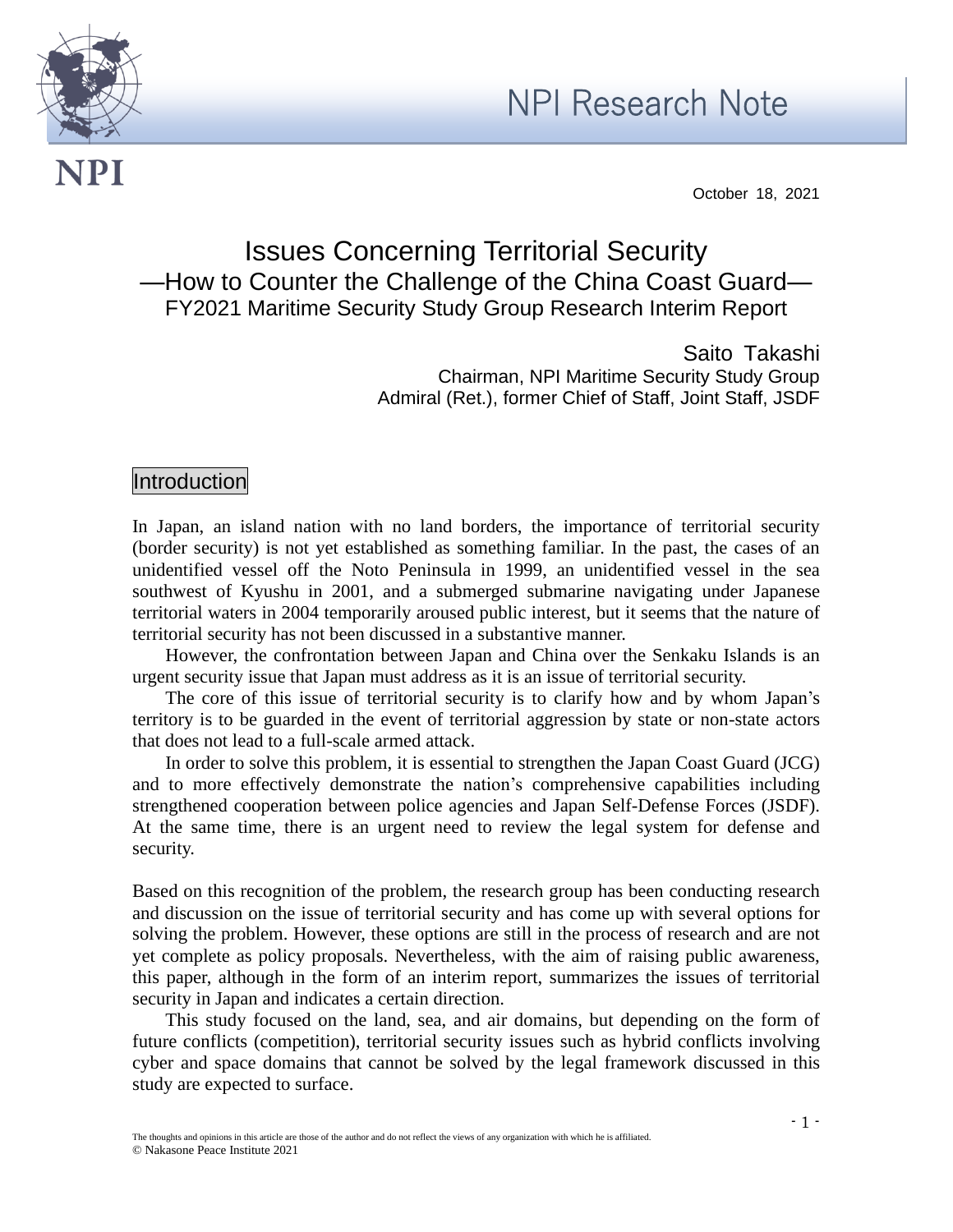In addition, when considering the security of the bases of U.S. forces in Japan, especially during a Taiwan crisis, not only the security around U.S. military facilities but also the security of the surrounding sea and airspace is also important.

# Specific examples of "non-state actors" and "state actors"

First of all, as stated above, the core of the problem of territorial security is territorial infringement by state or non-state actors that does not lead to a full-scale armed attack. Here we provide specific examples of "non-state actors" and "state actors" discussed in developing our argument.

### **Examples of non-state actors**

Private fishing boats and the fishermen on board, or maritime militias disguised as fishermen, may be in this category, but if it is not clear that it is a maritime militia, it should be positioned as a non-state actor.

### **Examples of state actors**

Maritime militias are positioned as army (armed forces) under the revised China National Defense Law, and if they can be clearly identified as maritime militias in the field, they are positioned as state actors.

The China Coast Guard (CCG)(中国海警)which is part of the People's Armed Police Force is also positioned as an army (armed forces) under the revised China National Defense Law. It is not clear at present whether it has the status of a warship, but it is of course positioned as a state entity.

# Issues related to the response posture over territory security

It is obvious that close cooperation between JCG, police, and JSDF is indispensable in dealing with the problem of "how" to deal with territorial infringements by foreign vessels, and this section analyzes the issues inherent in the response posture.

### **Difficulties in building a centralized organization to implement territorial security**

There is a debate as to whether territorial security is a "police action" or a "defense action.<sup>1</sup> However, if we analyze the essence of territorial security, the territorial infringement to be dealt with can be roughly divided into two forms: "territorial infringement by non-state actors" and "territorial infringement by state actors." In order to respond effectively to both, it is necessary to combine the functions of "police action" and "defense action." However, Japan's domestic law is based on the dualism of defense and police, and, for this reason,

 $<sup>1</sup>$  Eifuku Seiya, "Territorial Security: Its Concept and Legal System," (Japanese) NIDS Commentary</sup> No. 169, The National Institute for Defense Studies, June 8, 2021. http://www.nids.mod.go.jp/publication/commentary/pdf/commentary169.pdf

The thoughts and opinions in this article are those of the author and do not reflect the views of any organization with which he is affiliated. © Nakasone Peace Institute 2021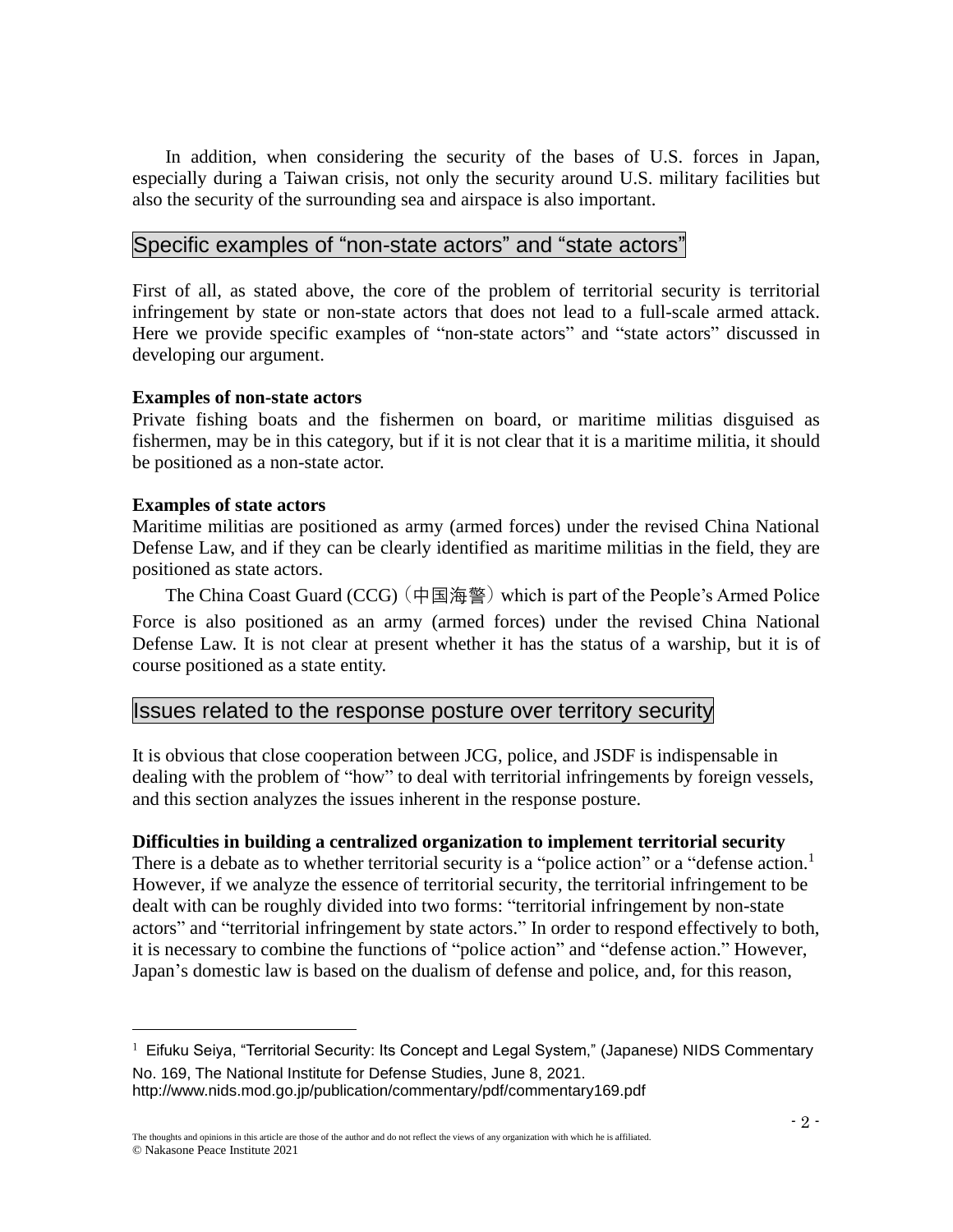switching from police action to defense action is subject to strict procedures in the legal system, which is a major issue.

In addition, it is impossible to set up a new organization that combines both police and defense functions, i.e., purely territorial security, in terms of investment of limited national resources. In order to solve this problem, close cooperation between police agencies (including JCG) and JSDF is essential.

### **Issues in cooperation between police agencies and JSDF**

Past cases of cooperation between police agencies and JSDF include the cases of an unidentified vessel off the Noto Peninsula and the penetration of territorial waters by a Chinese submarine. In each of these cases, Maritime Security Operations (MSO) were issued, but, because the former case involved the particular regime of North Korea, and the latter case was a covert action of a submarine, it was not necessary to consider the possibility of escalation in JSDF response.<sup>2</sup>

However, the situation surrounding the Senkaku Islands can no longer be approached in the same was as before. In the following, we will distinguish between "infringements by non-state actors such as fishing vessels" and "infringements by state actors such as vessels of CCG" in the Senkaku Islands area.

#### **Issues in cooperation against infringements by non-state actors such as fishing vessels**

The use of JSDF (military force) against non-state actors, such as fishing boats, must take into account the possibility that the other side, in order to escalate the situation, will propagandize the action as sending out troops against innocent civilians. The current dilemma is that even if the need to use JSDF to supplement JCG is recognized, it cannot be used lightly.

### **Issues in cooperation against infringements by CCG vessels as state actors**

In addition to strengthening the military capabilities, the newly introduced concept of law enforcement in China's Coast Guard Law seems to have centralized both the right of protection and law enforcement  $(\frac{4}{2}$ 权执法), or "territorial security" missions in CCG. This means that CCG has become capable of carrying out "territorial security" missions that combine police and defense functions in the waters under its jurisdiction without the direct support of the People's Liberation Army Navy. The color of CCG ships is similar to that of JCG, but their attributes are different. (Table)

<sup>2</sup> In December 1996, the National Security Council and the Cabinet decided to relax the requirements for issuing MSO in order for the Japan Maritime Self-Defense Force (JMSDF) to take action against foreign submarines submerged in Japan's territorial waters and inland waters.

The thoughts and opinions in this article are those of the author and do not reflect the views of any organization with which he is affiliated. © Nakasone Peace Institute 2021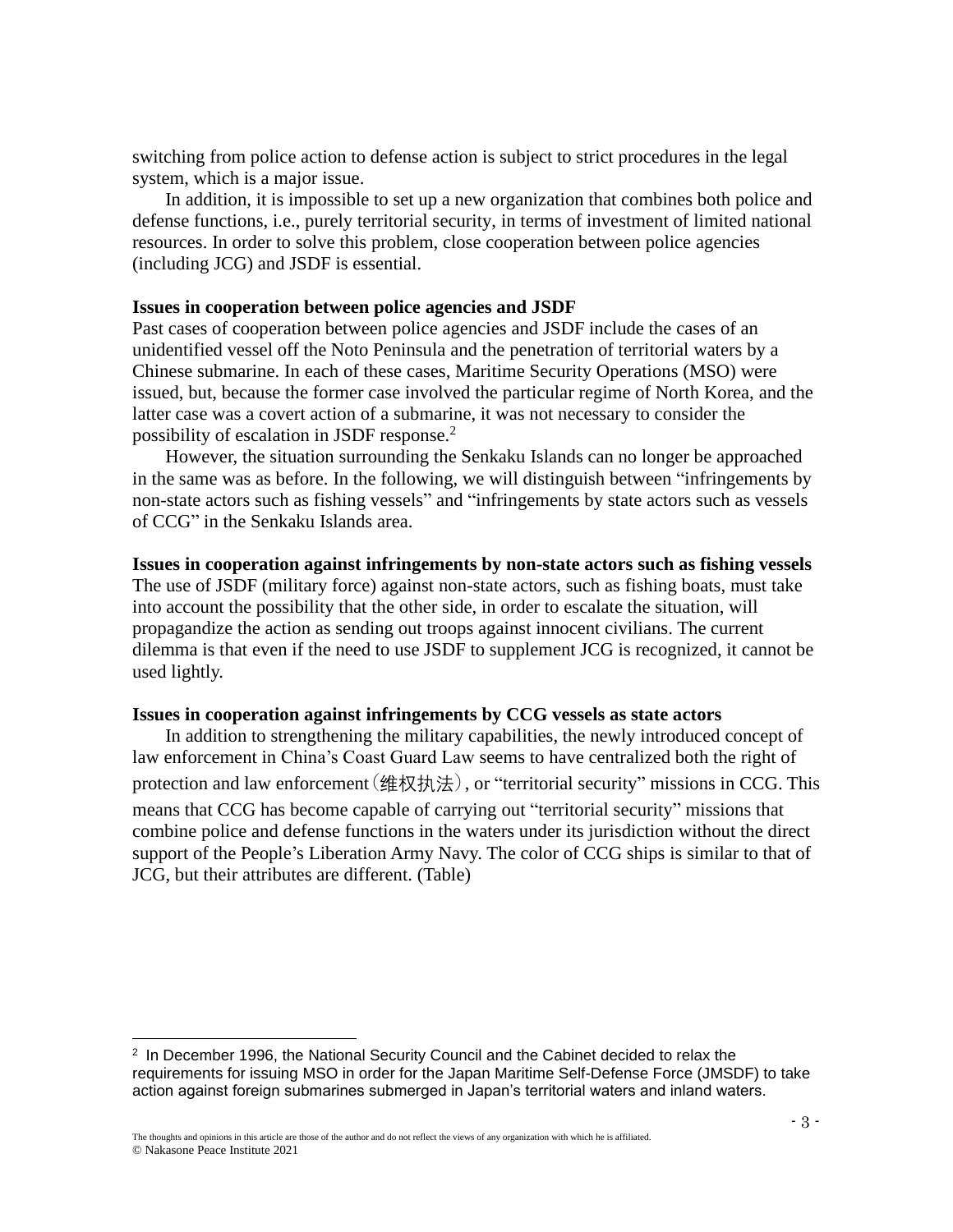| raone: recievant organizational attributes |                                                                |
|--------------------------------------------|----------------------------------------------------------------|
| Japan Coast Guard                          | A non-military organization engaged solely in police action    |
| (white hull)                               |                                                                |
| <b>U.S. Coast Guard</b>                    | Military organization engaged exclusively in police action and |
| (grey hull $@$                             | possibly in defense action.                                    |
| wartime)                                   |                                                                |
| China Coast Guard                          | Military organizations engaged in police action and defense    |
| (grey hull)                                | action                                                         |
| Japan Self-Defense                         | Engaged exclusively in defensive action, and occasionally in   |
| Forces                                     | police action.                                                 |
| (grey hull)                                |                                                                |
| Royal Navy (UK)                            | Military organization engaged in both police and defensive     |
| (grey hull)                                | actions.                                                       |
| <b>U.S. Armed Forces</b>                   | Military organization engaged exclusively in defensive action  |
| (grey hull)                                |                                                                |

Table: Relevant organizational attributes

In order to respond appropriately to CCG ships that have both police and defense functions, there are two ways of thinking.

In the case of CCG vessels as state actors, CCG is clearly a military organization (armed force), and CCG vessels belonging to it are considered to be military vessels, $3$  so there is no need to be restrained in sending out self-defense vessels against it. Further, when looking at the form of disputes in the South China Sea there are cases where warships have been used to respond to CCG vessels, and it has been pointed out that there has been no escalation of the situation. This point of view is meant to sound the alarm that the conventional way of thinking that we should be restrained in using JSDF is no longer in line with the situation.

Therefore, if Japan deploys its own naval vessels into the territorial waters around the Senkaku Islands first, Chinese naval vessels will respond, and Japan Maritime Self-Defense Force (JMSDF) and Chinese navy will confront each other. If this were to lead to the use of weapons, the risk of escalation to a military conflict would be great. Therefore, while restraining the deployment of JMSDF vessels, it is necessary to pursue measures to ensure their effectiveness in the event that they must be deployed.

# Legislative issues surrounding territorial security

With regard to the question of "who" should deal with a territorial infringement by a foreign vessel, the legal basis in Japan is the Act of Navigation of Foreign Ships through the Territorial Sea and Internal Waters and the Japan Coast Guard Law. According to these laws, if the subject of the territorial infringement is a non-state actor (such as a merchant vessel or fishing vessel) or an unknown actor (such as a poaching vessel or a stowaway vessel), JCG or police will respond.

<sup>&</sup>lt;sup>3</sup> So far, it is unclear whether or not China regards CCG vessels as warships.

The thoughts and opinions in this article are those of the author and do not reflect the views of any organization with which he is affiliated. © Nakasone Peace Institute 2021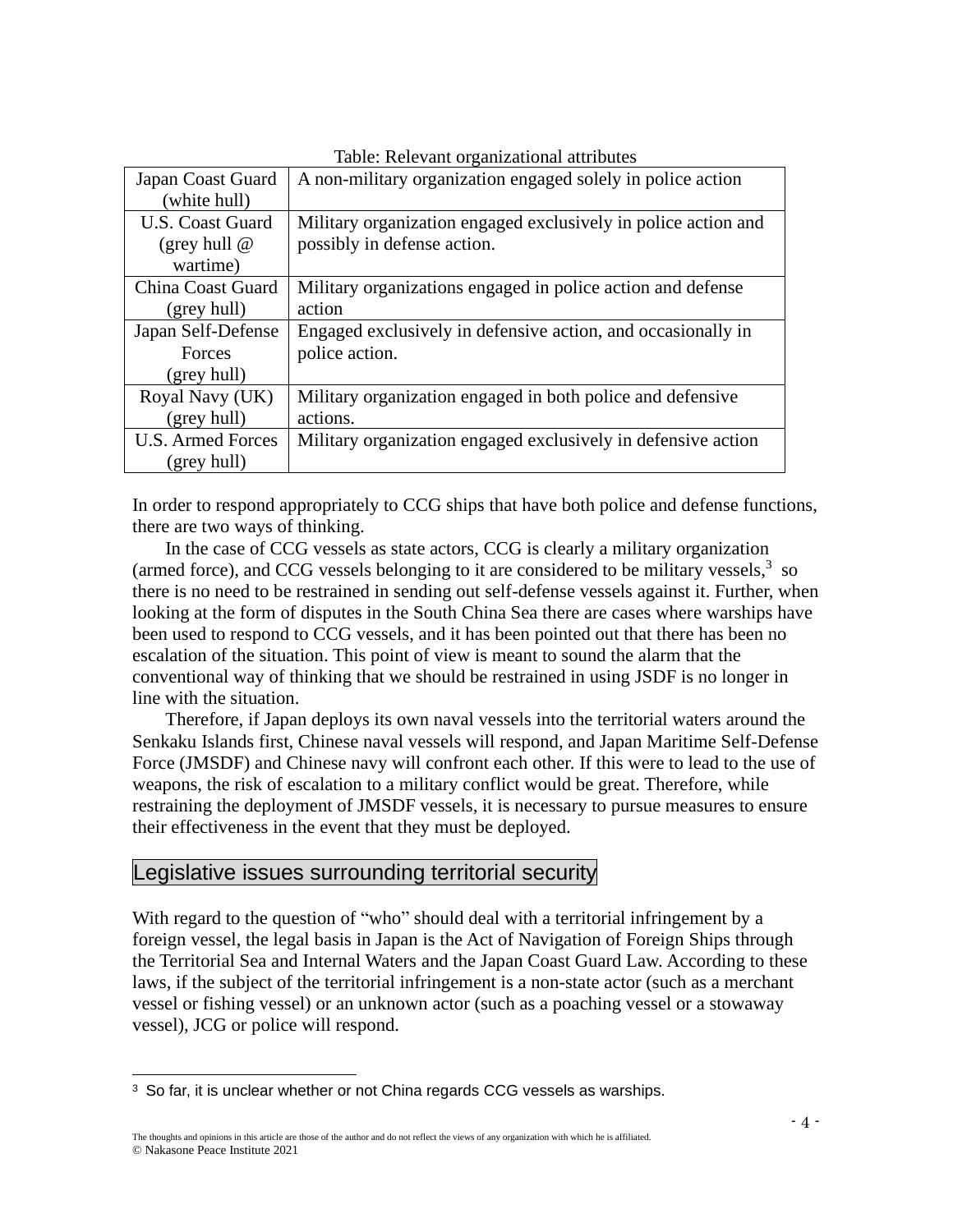However, among the foreign vessels covered by the law, warships and government ships operated for non-commercial purposes are excluded, $4$  and it is not clear to what extent coercive measures can be used against military vessels in particular.

### **Problems of Maritime Security Operations against non-state actors and Public Security Operations**

If there is a risk that the other non-state actor will use a weapon with a force greater than the capabilities of JCG, deployment of JSDF in the current MSO will not only give the other party the excuse that Japan has escalated the situation, but also will not allow for an effective response due to the legal restrictions (application of Japan Coast Guard Law). If an effective response is judged to be essential even after taking into account the fear of giving a pretext, the appropriate measure under the current circumstances is to issue Public Security Operations (PSO), which allows JSDF for the exercise of greater authority.

However, this does not preclude the case of issuing MSO to supplement JCG in terms of quantity and technology (e.g., to deal with undersea targets).

#### **Problem with using police powers against state actors**

Under international law, there is no problem for JCG and police to respond with their police authority to foreign state actors (armed forces, etc.) that intrude into territories and territorial waters.

The problem with police authority in Japan seems to lie in the fact that JCG's response to state actors (warships and government vessels) is legally unclear. ("Foreign warships and government vessels are excluded from reporting obligations, on-site inspections, recommendations, and orders to leave under the Act of Navigation of Foreign Ships through the Territorial Sea and Internal Waters and from the use of weapons to stop vessels under the Japan Coast Guard Law.")

According to a Cabinet decision, MSO are to be taken against warships, but in this case, JCG Law is to be applied mutatis mutandis, so the same problem as above exists.

The reason that domestic law excludes the application of relevant laws and regulations to foreign warships and government vessels is that they retain their sovereignty as state entities under international law and are exempt from the jurisdiction of other states. However, Article 21 of the United Nations Convention on the Law of the Sea stipulates that a coastal state may enact laws applicable to all ships for the purpose of harmless passage in its territorial waters, and Article 30 clearly stipulates that even a warship may be required to leave if it does not comply with the laws and regulations of the coastal state. However, under the current Japanese legal system, when a foreign warship or government vessel that is making a non-innocent passage in territorial waters does not comply with a request to leave and shows violent resistance, it is not stipulated whether measures beyond a request to leave, including firing a warning shot, can be taken, making it impossible to take effective measures. Therefore, in order to distinguish it from ordinary police action and to

<sup>4</sup> Act of Navigation of Foreign Ships through the Territorial Sea and Internal Waters, Article 2.3. Japan Coast Guard Law, Article 20.1.

The thoughts and opinions in this article are those of the author and do not reflect the views of any organization with which he is affiliated. © Nakasone Peace Institute 2021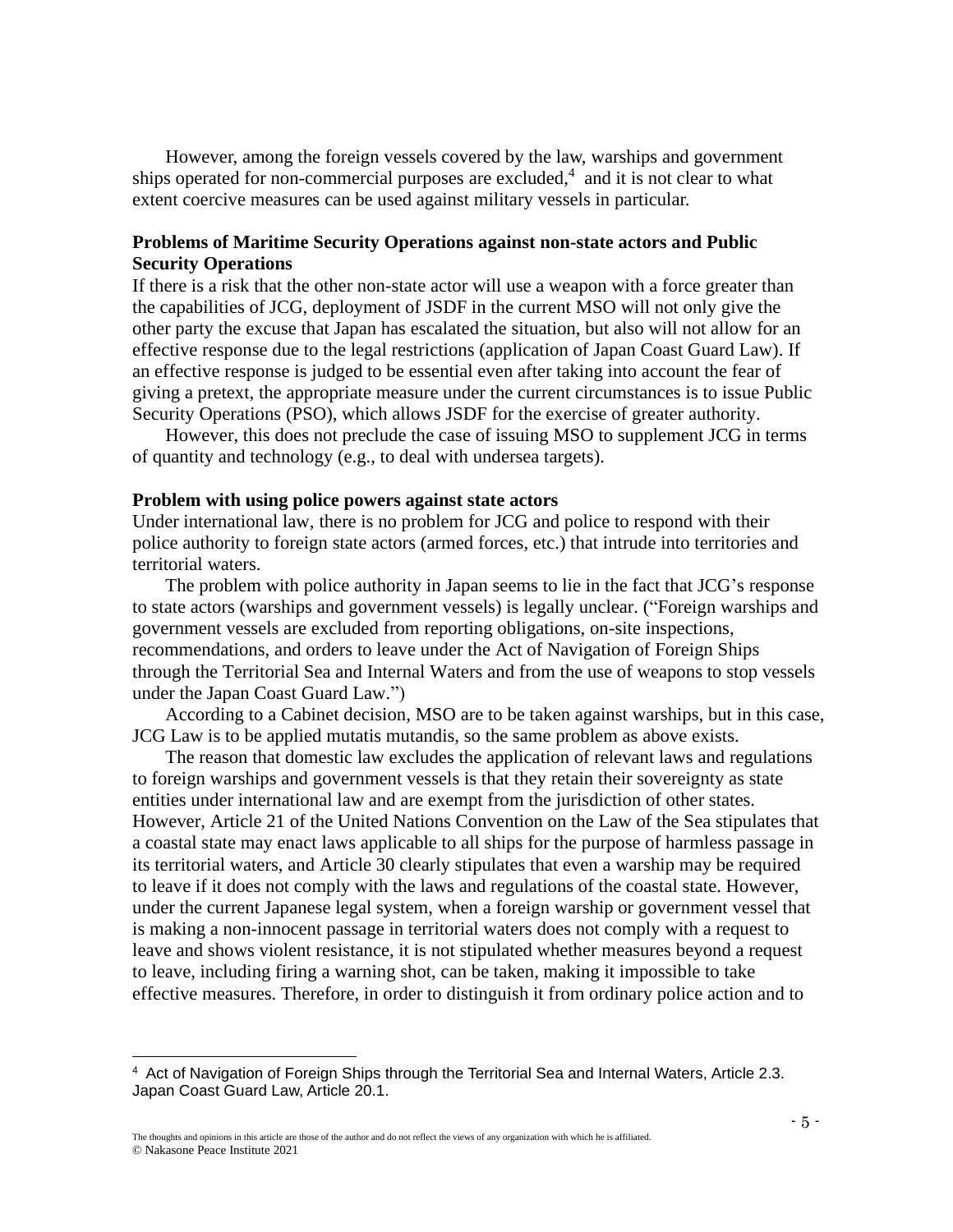enable effective response to state actors, it is necessary to clearly define it as a "territorial security mission" by JCG.

In this case, it is necessary to consider possible measures under domestic law from the perspective of how to view the sovereignty of foreign warships and government vessels as state entities under international law, and it is necessary to take into account that the content of such measures may be subject to certain restrictions.

### **Whether or not to issue PSO against state actors**

In the case of a situation where the other party, which is clearly a state actor, threatens or uses weapons against JCG or police, it is of course subject to evaluation under international law as to whether the result of the response was excessive or appropriate. However, whether the domestic legal basis for the invocation is PSO as a police power or the right of self-defense, it is the choice of the state and there should be no particular restrictions.

However, considering the legal purpose of the original PSO and the impression given by the term, it is questionable whether the public will really understand the concept.

#### **How to mitigate escalation through Defense Operations**

If JCG is attacked by a foreign warship or government vessel while responding to a "territorial security mission," as described above, it would be recognized as the occurrence of an armed attack by another country and Defense Operations (DO) would be activated. However, a full-scale DO in response to an extremely limited armed attack is too narrow a range of options, and it is necessary to devise a way to mitigate the escalation of the situation as much as possible.

Under the law, JSDF can be mobilized "in part or in full,"<sup>5</sup> but the concept of "limited DO" needs to be clarified.

On the other hand, it is also possible to establish a new category of action for invoking a limited right of self-defense other than mobilization for defense. As a new category of action as a form of the right of self-defense, if the procedures are made easier than those for invoking the right of self-defense, it can be expected that a quicker invocation will be possible. On the other hand, if activation new category is made easier, JSDF's authority in this new type of action must be more limited than in the case of DO, and it is somewhat questionable whether it is possible to create a category of action that is truly capable of effective response and deterrence. It is also necessary to take into account that the complexity of the legal system surrounding JSDF will increase the difficulties in public understanding and in the training and operation of JSDF.

#### **Characteristics of Japan's defense legislation**

It will take considerable effort to gain the understanding of allies and others about the characteristics of Japan's defense legislation, namely, the complex process of recognizing situations that necessitate granting the authority to act. It is essential to take advantage of every opportunity to communicate this to gain their understanding.

<sup>5</sup> Self-Defense Forces Law Article 76.

The thoughts and opinions in this article are those of the author and do not reflect the views of any organization with which he is affiliated. © Nakasone Peace Institute 2021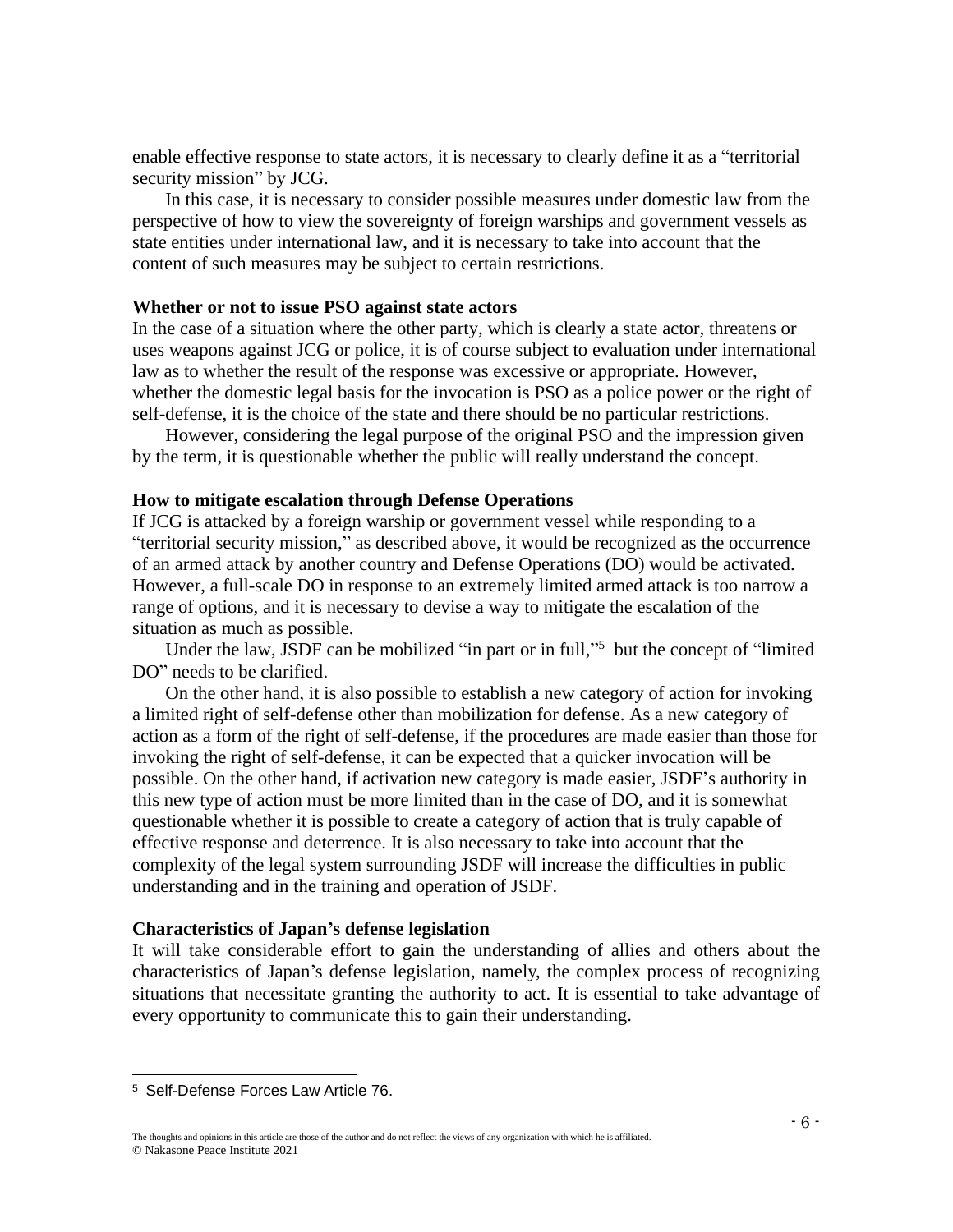# Immediate measures and issues to be addressed

### **Response to violations by non-state actors**

In response to sovereignty violations in territorial waters by forces that cannot be identified as state actors, JCG and police will strengthen their response capabilities. If capability beyond that is required, JSDF will respond with MSO and PSO.

However, when considering the dangers of the current MSO as described above, it is necessary to consider the option of immediately issuing PSO without going through MSO.

### **Response to violations by state actors**

Regarding the response to state actors, at present JCG is responding to vessels of CCG in Senkaku Islands territorial waters. If the situation escalates, there are options to issue PSO or DO, but it is unclear at present to what extent police authority should be used against state actors and when defense authority should be used.

Therefore, the response may be delayed, and depending on the situation, it may not be possible to deal with the situation.

# Measures and issues that should be initiated for consideration

#### **Clarification of territorial security mission**

Clarify the territorial security mission (e.g., authority to exclude) as part of law enforcement operations so that JCG and police can respond appropriately to violations of sovereignty violations by state actors. At the same time, it is necessary to delete the part of the Act of Navigation of Foreign Ships through the Territorial Sea and Internal Waters that states "except for warships and government vessels."

### **Related considerations**

### **Response to violations by state or non-state actors with police powers**

However, depending on the severity of the situation, if the capability of JCG to respond to infringements by state-sponsored CCG vessels in Japan's territorial waters with a new territorial security mission is quantitatively and technically insufficient, it will be necessary to secure the option for JSDF to respond with police authority. In such a case, the authority granted to JCG as part of its territorial security mission would be applied mutatis mutandis, i.e., JSDF would deal with the situation on the basis of new MSO.

In the case of JCG's territorial security mission or JSDF's "new MSO," even if one or both of JCG or JSDF use weapons accidentally or sporadically while responding to a foreign warship or government vessel, if both sides immediately move to restrain themselves from further escalation, the situation is considered to be the result of both sides taking police action. In this case, the situation is the result of police action by both sides, and is not subject to the right of self-defense.

In addition, if JSDF is ordered to take MSO in response to non-state actors, it will be a new MSO, and the scope of its action will be greater than the current MSO, and can be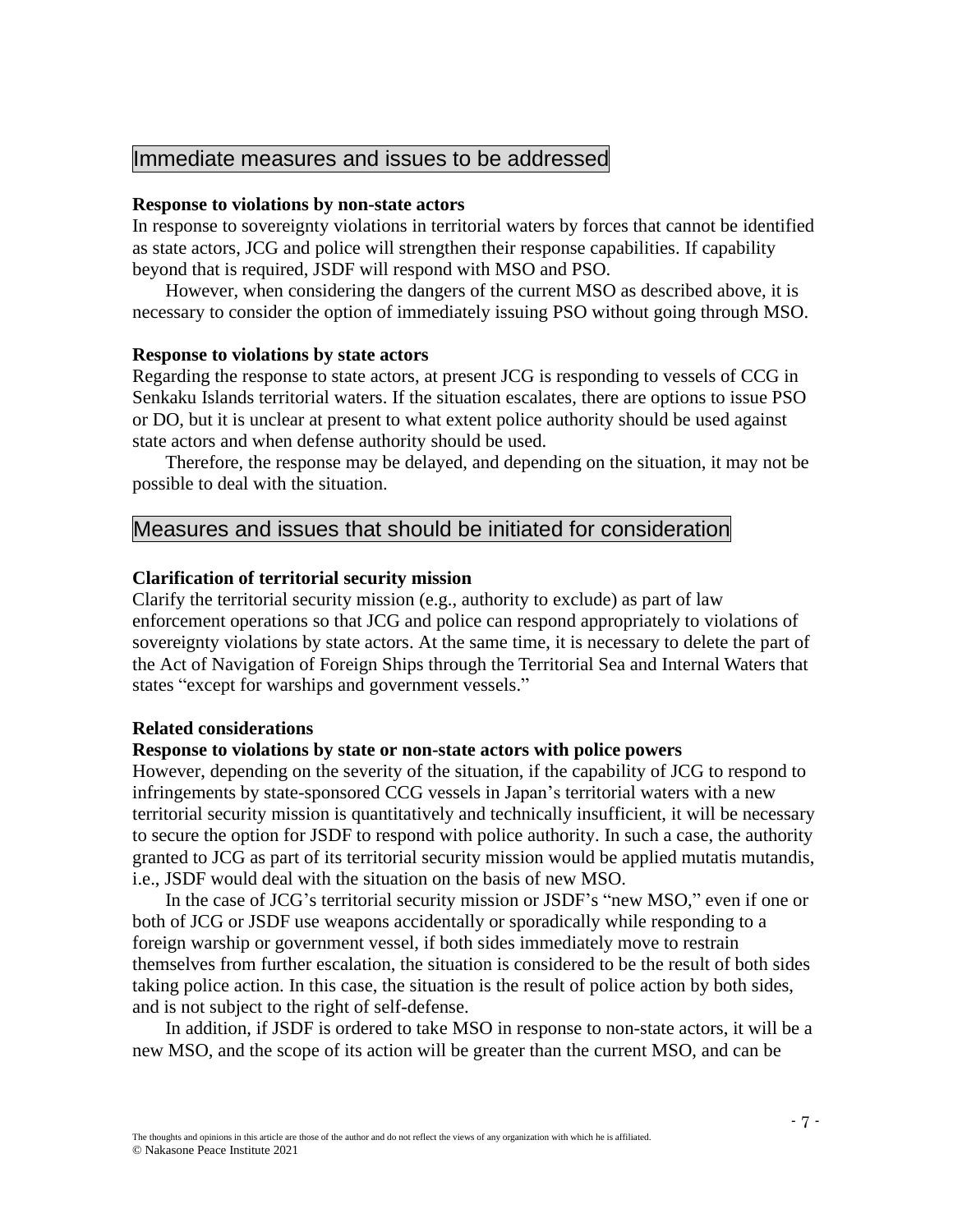expected to avoid the choice of immediate PSO, as described in the immediate response measures.

### **Consideration of the right of self-defense to respond to the use of force by state actors**

In the event that a foreign state actor uses force against JCG or police, who are engaged in the above-mentioned territorial security duties within the territory or territorial waters, in a manner that JCG or police cannot handle, this is recognized as an armed attack, and JSDF will respond by invoking the right of self-defense as a state, while taking care not to cause the situation to escalate. At this time, a national debate should be started as soon as possible on whether to prepare for the prompt issuance of DO that is limited in scope and scale, or whether to establish a new type of action for the limited activation of the right of self-defense that is different from DO.

# Various measures to enhance the effectiveness of territorial security

### **A government-led Table Top Exercise (TTX)**

In order to break through the ideological debate and highlight issues before they become a reality, it is necessary for police and JSDF as well as the government to conduct joint TTX to examine and develop solutions to any situation that may arise with an organization that has a different mindset and mission than that held by Japan.

At this time, it is necessary to seek the participation of U.S. officials to promote understanding of Japan's legal system and basic policy for response, and to confirm the guidelines for cooperation with the U.S. armed forces include U.S. Coast Guard.

### **Ensure that communications between the field and the central government are secure and uninterrupted**

The obstruction of accurate information transmission from the field to the central government could lead to confusion in government decision-making or preempt the provision of guidance of international public opinion. Dealing with cyber-attacks and security of communications infrastructure is extremely important. In particular, the importance of the security of submarine communication cable relay stations should be pointed out.

### **Real-time information sharing between JCG and JSDF in the field**

In a territorial security situation, since JSDF cannot be deployed lightly, it is extremely important to share information in real time between JCG patrol vessels that directly respond to the situation and JSDF aircraft and warships that are on alert and monitor the situation.

### **Record evidence of response to the situation**

In the same way, automatic recording of the use of various equipment and weapons is extremely important, as well as video recording as a basis for asserting legitimacy to the international community. It is necessary to consider equipment that can automatically record the response to a situation.